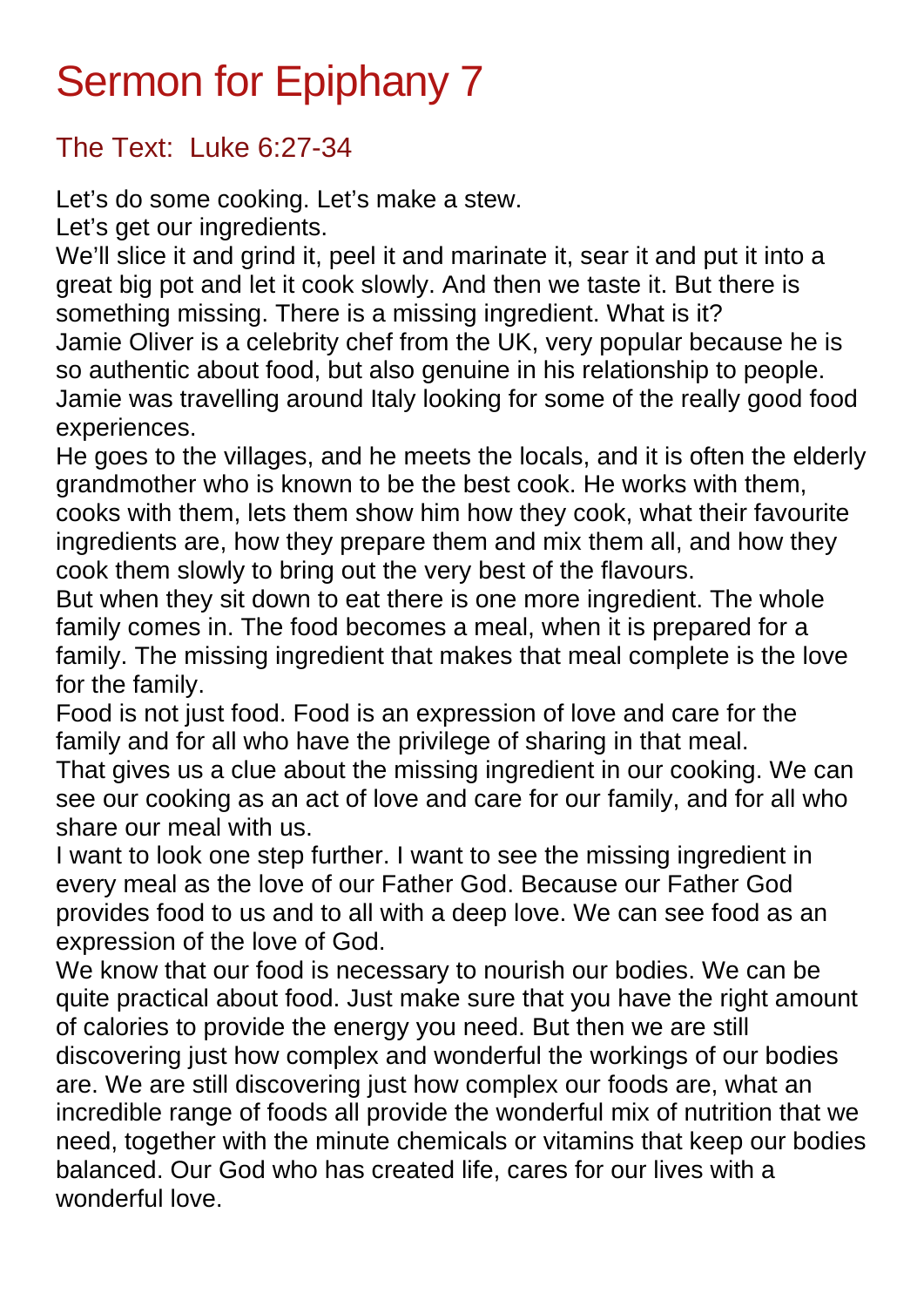But that is not all. Food is not just about nutrition. There is a beauty and wonder about the richness and flavour of food, so many different foods. Food expresses the cultures of people, their interaction with the living world. Your taste buds can respond to many thousands of different tastes. Not just so that you can be fed, but so that you can enjoy so many food experiences.

Your God does not just give you what you need. Your God feeds you in a way that you can enjoy. It is all part of the wonder of living in the world that our God has created, and in which our God has placed us.

The missing ingredient to a true appreciation of food is the love of God. That is why we say grace, recognising the grace of God in every meal that we eat.

Our God is the God who created our world with love, who created people with love, and who feeds people with a wonderful love.

But there is something else about the love of God. God does not love people because they deserve his love. God loves people because they need his love.

The whole story of the Bible is the story of how God loves people after they have turned against him. God loves people who have disobeyed him.

The Gospel text we heard talks of God as the *Most High*. God is the God who is over and above everything and everyone. And the Most High God is *kind to the ungrateful and the wicked*. That is the grace of God. When we look at the lives of people, most people eat well. We believe that people eat well because God is good and God provides.

Some people recognise the goodness of God. Many do not. But that does not mean God stops feeding them.

Some people are thankful to God for their daily food. Many are not. But that does not mean God stops feeding them.

Some people use their lives to be positive and constructive and honest. Some choose to be wicked, to tear down others, to abuse the opportunities that are given to them, to show disrespect for God and for

other people. Some live lives that are destructive, criminal. But that does not mean that God stops feeding them.

When we dig deeper and look at our own lives under the microscope of the will of God, we realise that we have all disobeyed God. We have all put our selfish wants in place of devotion to God. We are all in that ungrateful and sinful basket. But that does not stop God from feeding us. So our daily food is a constant sign of the grace of God. God loves us although we are people who do not deserve his love. God loves us as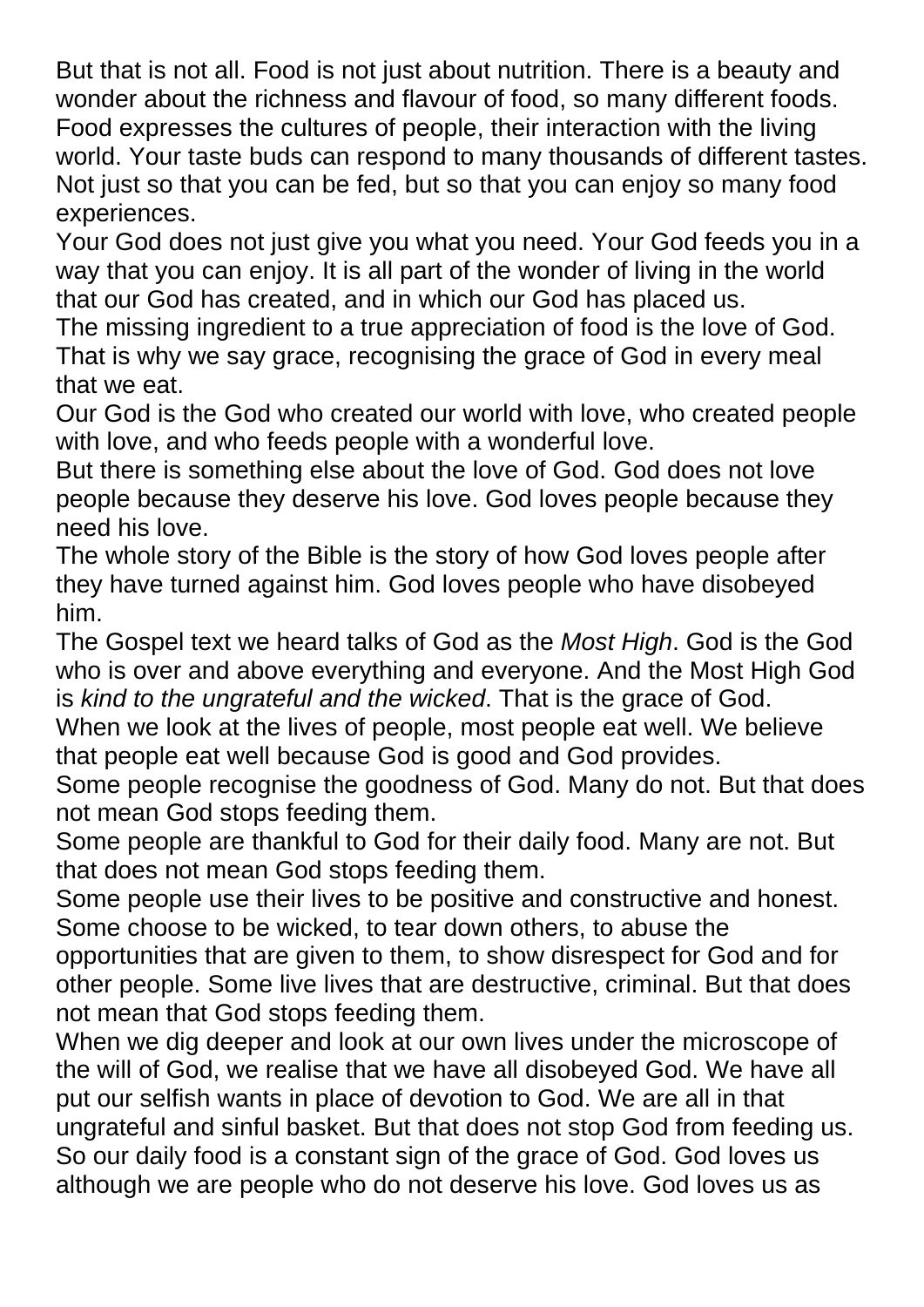people who need his love. God loves people who are hungry. God loves people and God feeds people.

The world of food today is so vast. There are so many different foods from all over the world. Like no other generation before, we have the opportunity to taste food from many different cultures. Our food sources have such variety. The styles of food that are available to us just walking down the aisle of our supermarkets are so varied. Not to mention the choices we have if we want to go into town and dine out.

Our food is rich and varied. But there is one ingredient that turns any or all of the foods into a true meal. The love of God is the secret ingredient. But now Jesus calls on us to put that same ingredient into our own lives. If the Most High God is our heavenly Father, if the Most High God treats us with a deep and personal love, and if we recognise the love that is the grace of God, then we are to also add that love to what we do.

If this God is our Father, we are God's children. So it should be in our genes, in our spiritual genes. It should become part of who we are, and how we live.

That is the words of Jesus that we heard in the Gospel. Jesus has taught: *love your neighbour as you love yourself.* Be just as careful and concerned about all the people around you, as you are careful and concerned about yourself.

Now he goes the next step. *Love your enemies*.

Love your neighbour even if that neighbour is someone who despises you and wants to harm you. Do good to all people – even those who hate you, and want to hurt you. Bless people, and bring God's blessing to them even those who curse you, who want to verbally wipe you out.

Turn the other cheek to someone who has slapped you. Hold back that instinct that says you want to get even. You want to show who is in control. You want to hit and hit harder so that person does not try it again. Hold back your own violence, even if it means you suffer violence again. Why? Because you are children of this heavenly Father. And because your God loves, loves those who hate him, loves those who hurt him and continue to hurt him.

Why? Because you know the grace of God, and because you are living with that grace. Here is the practical expression of living with the love and grace of God.

Jesus says that most people are generous sometimes, when it suits them. He knows that there are natural bonds that draw people together, and in any family and in any social group people have their own ways of giving and receiving. But giving is always based on also receiving.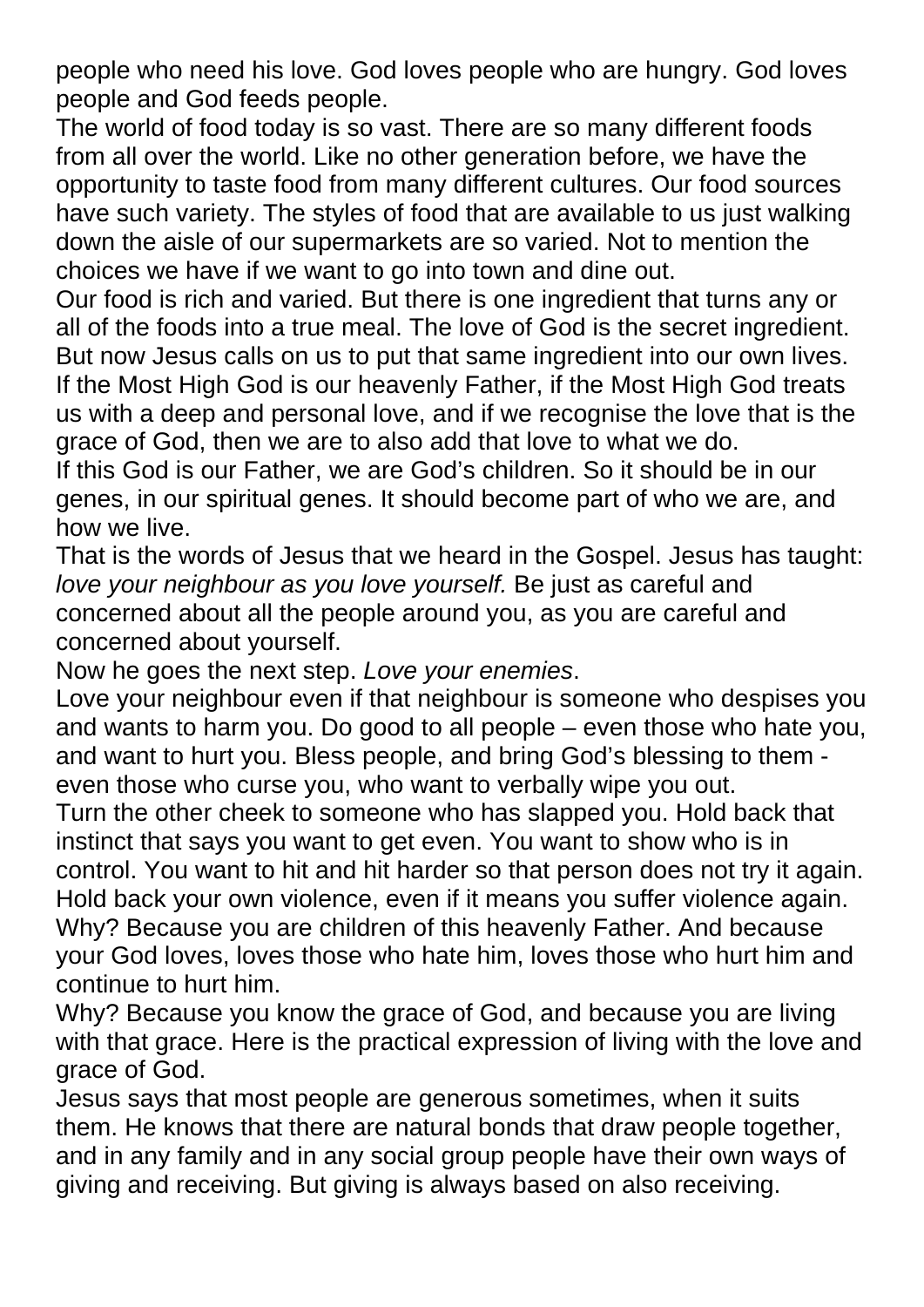So Jesus says: Yes, you might love those who love you – but so what. *What credit to you is that? Even sinners love those who love them.* He says: You might do good to those who do good to them. But so what? *What credit to you is that? Even sinners do that*. We will often do a favour for someone – but if I do you a favour, you owe me a favour in return. That's *fair* – but it is not Christian *love*.

And if you lend to someone, that might help them out. But you expect to get everything paid back. Maybe with some interest thrown in. It is part of our way of social support. But it is not Christian love.

We have our ways of getting on with most people most of the time. It is a system of exchange. We expect to get out what we put in. It is an important part of our social fabric. But it is not Christian love.

Christian love gives where there is no natural bond, even where there is hatred or suspicion. Christian love gives, not because we have to or we are expected to. But because someone needs our help.

Christian love is not motivated by what we are going to get back, but by what someone needs. Christian love is shaped according to the generous love of our Father God.

We heard a good example in our first reading, part of the story of Joseph and his brothers.

The brothers had picked on Joseph, plotted to kill him, and eventually sold him into slavery. Through a long series of ups and downs, Joseph eventually was raised up to be the governor of Egypt, and he was put in charge of the food supply in Egypt.

Meanwhile his family were experiencing famine in their own country and they came to Egypt looking for food. This put those treacherous brothers into the power of the one they had treated so badly.

Finally Joseph revealed to them who he was. They were terrified, sure that now he would take revenge. But he said no, it was not his job to punish. He was delighted to be able to help his brothers and their families. He would feed them, would even bring them to his country where they would be provided for.

Why? Because he recognised how God had been gracious to him. Now he wanted to be gracious, even to those brothers who had treated him so badly.

Our God is gracious and merciful. Our food is a constant reminder of the grace and mercy of God. Jesus says to us: *Be merciful, just as your Father is merciful.* 

Share your food, because people are hungry, and need food. No matter who they are. Even if they are people who we might regard with suspicion or hatred. Giving and sharing is a wonderful way to break down